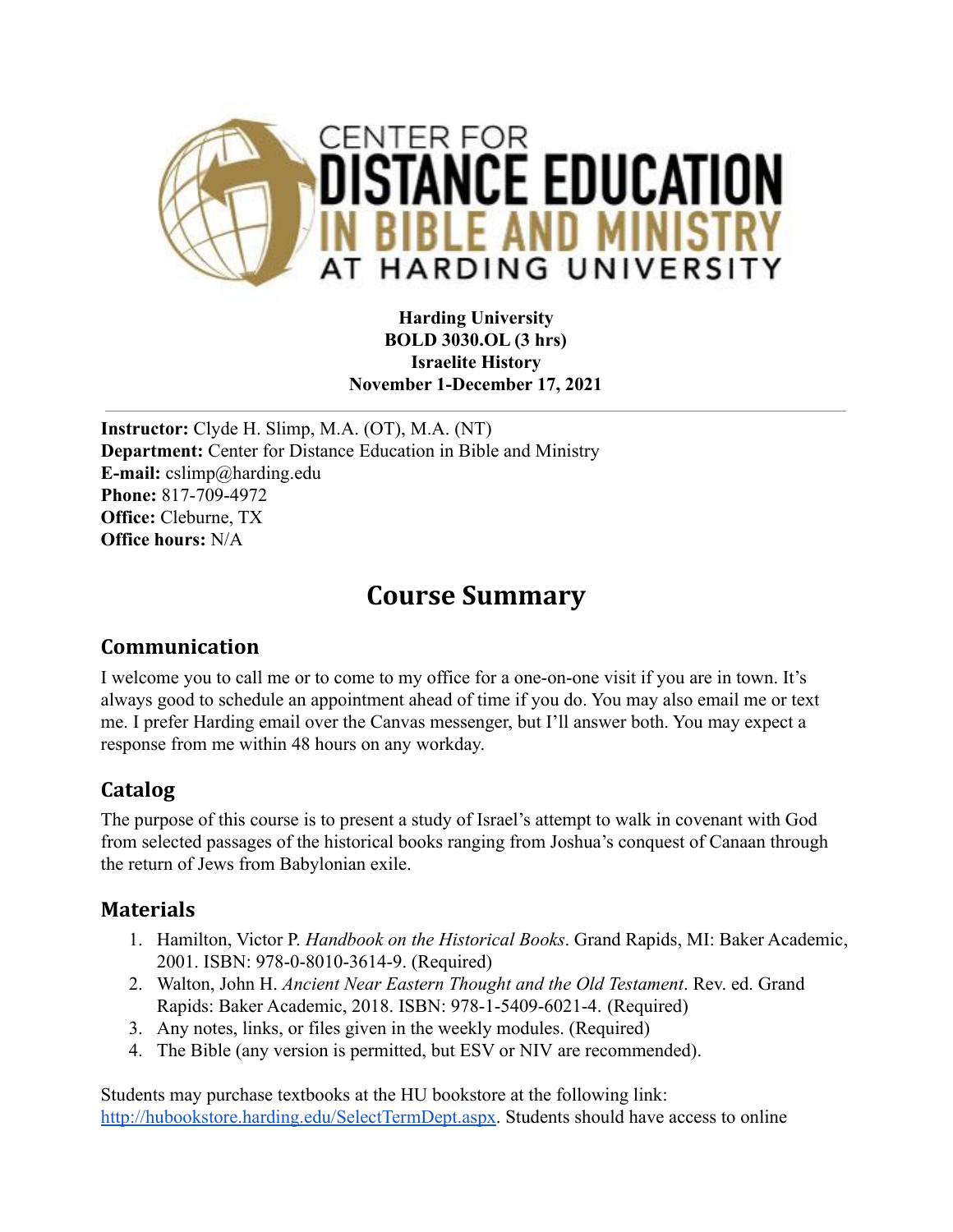purchasing of course resources through Pipeline. The textbooks may be purchased through the Harding Bookstore or other vendors as long as they are the same as the books listed in this syllabus.

Don't forget: *It is the student's responsibility to know, study, and be prepared to quiz and test over all books and online material.*

**HU Direct Access** is a platform that delivers digital course materials to students at a low price. It provides you with your course materials through Canvas, Harding's Learning Management System (LMS). Things to know about HU Direct Access:

- You get access to your course materials on the first day of class.
- You have free access to your course materials the first week of class after that the cost for these materials will be added to your student account unless you opt-out by the deadline.
- An email is sent from the bookstore at least a week before class starts, welcoming you to HU Direct Access and outlining details about your course materials and the associated cost.
- If you choose to opt-out of accessing your course materials through HU Direct Access, communicate this to your instructor.
	- [FAQ](https://drive.google.com/file/d/1hPrNJgpgHCyjLotWhfGvKBU8P4VdTFB8/view?usp=sharing) about HU Direct Access.
	- $\circ$  For support email Harding's Bookstore at [hutextbooks@harding.edu](mailto:hutextbooks@harding.edu) or via phone at 501-279-5187.

#### **Textbook Rationale**

The textbooks have been selected to provide students with thorough introductory resources to Israelite History.

## **Harding University's Mission**

[Harding's Mission](https://www.harding.edu/about/mission) is to provide a quality education that will lead to an understanding and philosophy of life consistent with Christian ideals.

## **College of Bible and Ministry Mission Statement**

The College of Bible and Ministry of Harding University seeks to lead all students to know, live, and share God's Word and to understand, love, and serve God's world through and beyond their chosen vocation.

# **Learning Outcomes**

## **University Level Student Learning Outcomes (ULOs)**

Harding University has student learning outcomes that are expectations of learning across the liberal arts curriculum. This class focuses on ULO 1 Biblical Knowledge and Application as its primary university-level learning outcome:

ULO 1: Students will demonstrate an understanding of biblical content and interpretation and its applications in ethical decision‐making and integrity.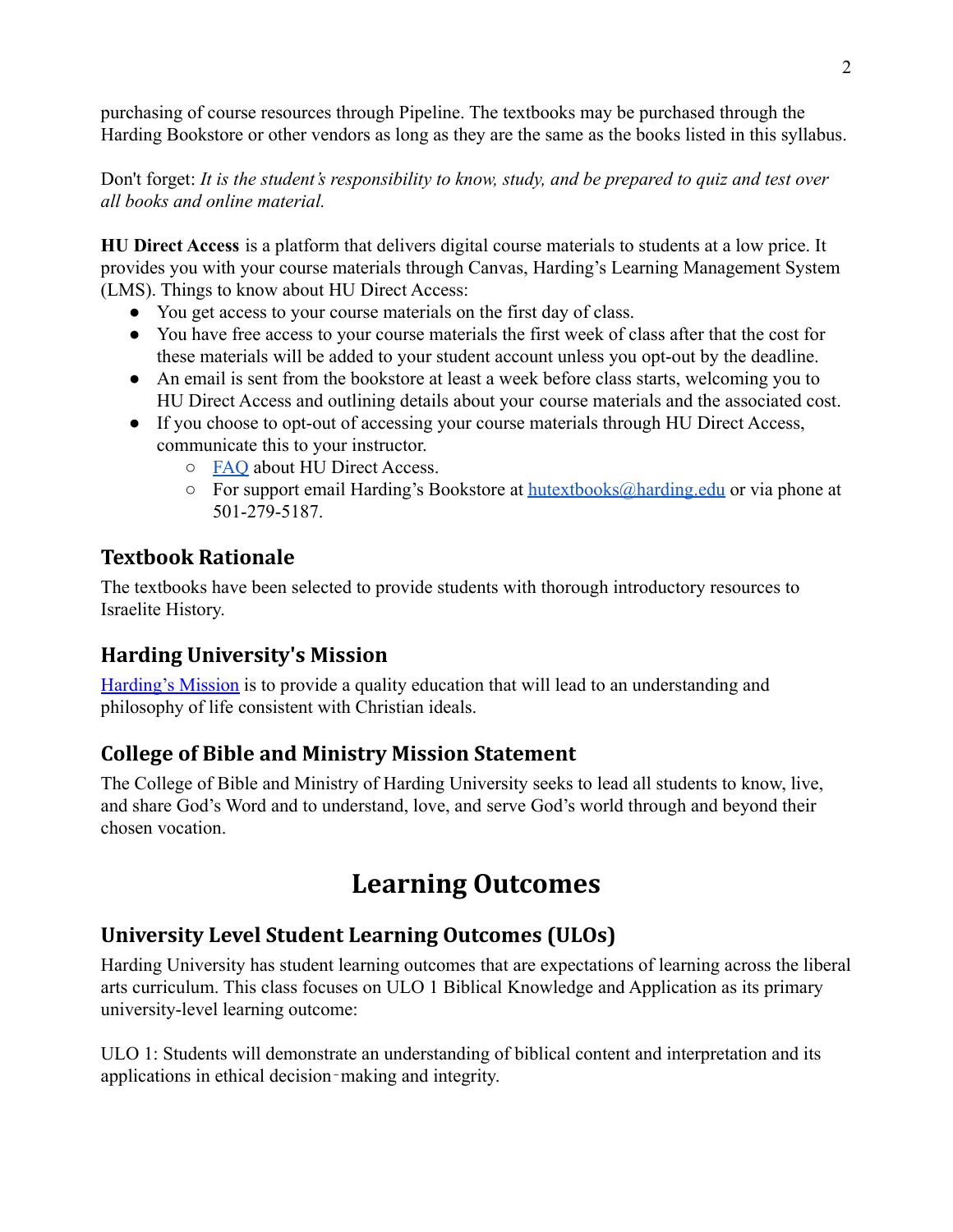#### **College of Bible and Ministry Level Student Learning Outcomes (COBAM/SLOs)**

The student learning outcomes for the College of Bible and Ministry are as follows:

- 1. Students will demonstrate knowledge of the content and contexts of Scripture.
- 2. Students will express appreciation for the values of Jesus as reflected in Christian Scripture.
- 3. Students will demonstrate skills in sharing God's Word.
- 4. Students will analyze major challenges facing a diverse world from a Christian perspective.
- 5. Students will exhibit skills for holistic ministry which contribute to the mission of God's Spirit in the world.
- 6. Students will serve in ways that reflect Christian values and demonstrate skills for competent church ministry and/or for graduate study in related fields.

#### **Course Level Student Learning Outcomes (CLOs)**

The learning outcomes for this class tie into the departmental SLOs, as indicated in parentheses:

- 1. Demonstrate competency in knowing the historical context in which Israel's biblical history took place. (COBAM/SLO 1).
- 2. Demonstrate the use of literary features of the biblical narrative for effective interpretation. (COBAM/SLO 1).
- 3. Understand, articulate, and apply key theological concepts embedded in the books of history in the Old Testament. (COBAM/SLO 4).
- 4. Demonstrate an understanding of ancient Near Eastern historiography and archaeology, and explain how these affect relevant applications of the biblical narrative. (COBAM/SLO 4).
- 5. Converse authoritatively about the importance of the Old Testament in Christian life and religion. (COBAM/SLO 3, 5).

# **Grading and Assignment Details**

#### **Grading Information**

Class Discussion =  $25%$ Application assignments  $= 10\%$ Reflection assignments =  $10\%$ Book reflection paper  $= 15\%$ Exam  $1 = 20\%$ Exam  $2 = 20%$ 

#### **Grading Schedule**

Grades will be assigned by percentage:

| $90+$ |   | 60+          | Ð            |
|-------|---|--------------|--------------|
| $80+$ | R | 59 $&$ below | $\mathbf{F}$ |
| $70+$ | C |              |              |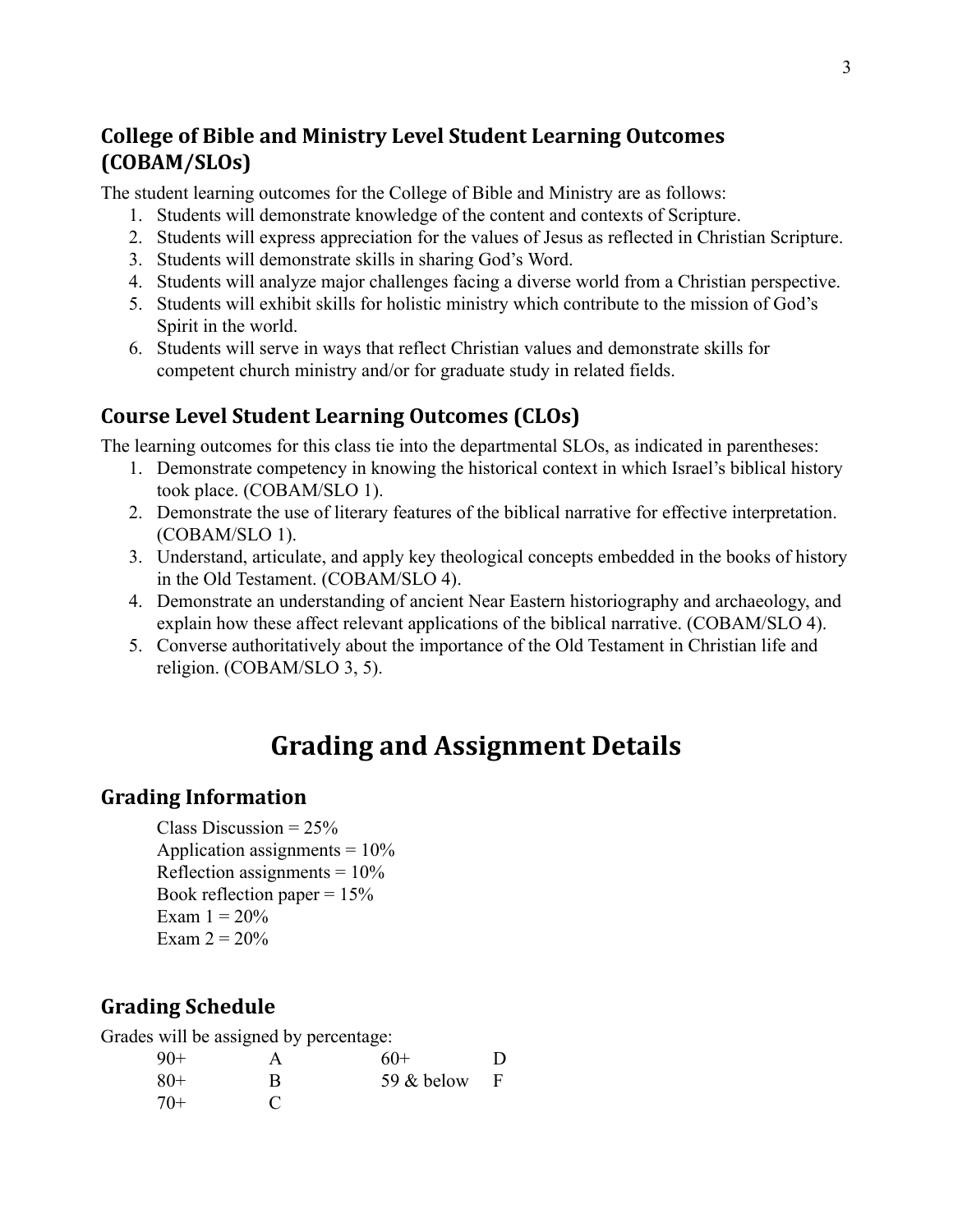The grade book will be kept online so that students may view their scores at any time on Canvas under the "Grades" tab on the left side. Grades will not be posted elsewhere.

#### **Course Assignment Details**

Due to the nature of online learning, the students are expected to replace classroom time with reading, writing, and frequent class participation online. Please look at each requirement below carefully. All forum assignments must be completed on time to avoid grade reductions of up to one letter grade per day late. Each post must be thoughtful, clearly expressed, and add to the discussion (you may not merely say "good job" or "I agree").

#### *Discussion questions: (25%) (CLO 1, 2)*

- 1) Comment on discussion questions posted for each week. (Due Wednesdays)
- 2) Read your classmates' responses. Respond to at least one comment posted by classmates or the instructor. Make sure that you have at least one response in addition to your answers to the discussion questions. (Due Wednesdays)
- 3) For each module you will need to have two posts per discussion question: answer questions, and respond to one answer.
- 4) 4-6 sentences in length per post. The sentence requirement should be seen as a target for the minimum amount of engagement. There is no maximum limit for your posts.

Note: Students' grades come in two parts. Half of the grade is assigned when the question is initially answered. The other half of the points are given when students respond to a classmate. If students receive 50% for a discussion that can mean one of three things: The professor has not finished grading the forums, the students have not posted twice, or the students have posted twice and the instructor has overlooked their post. In the event that a student has posted twice and one week later still has 50% in the discussions, please send the professor an email to notify him or her that a post has been missed. Keep in mind that professors manually assign the discussion grades. We ask for patience as students wait for their grades to be assigned. There is not a rubric for discussion since the points are pass/fail.

#### *Application questions: (10%) (CLO 3)*

An application question will be posted in the discussions. Students are not required to comment on application posts, but they are welcome to. Students are required to read posts by classmates. When students respond to the application and reflection assignments, please be sure to follow formal writing rules. A rubric has been provided in the assignment in the online course. Application questions are due Thursday of each module.

#### *Reflection questions: (10%) (CLO 3)*

A reflection question will be posted in the discussions. Students are not required to comment on reflection posts, but they are welcome to. Students are required to read posts by classmates. When students respond to the application and reflection assignments, please be sure to follow formal writing rules. A rubric has been provided in the assignment in the online course. Reflection questions are due Friday of each module.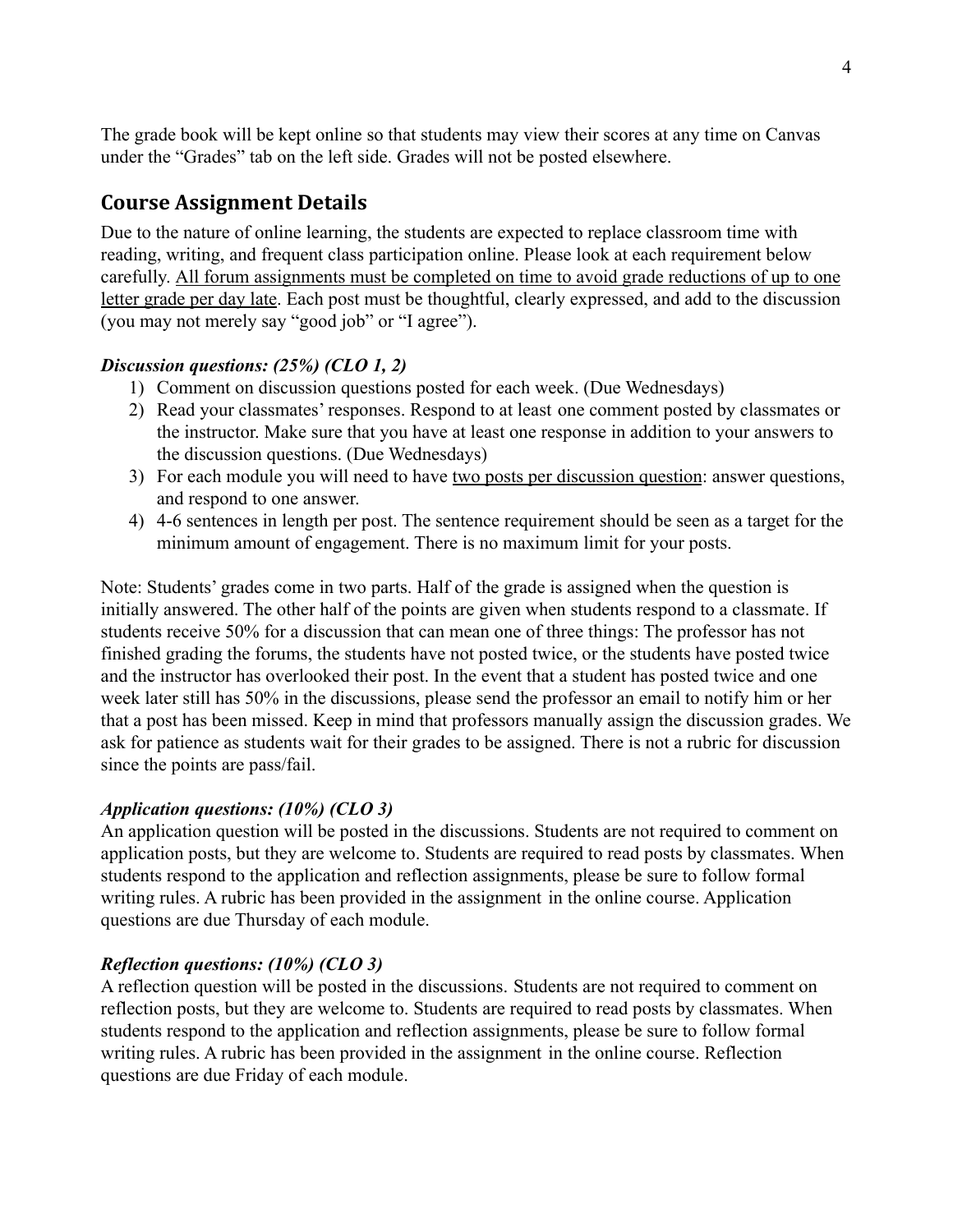#### *Book Reflection Paper: (15%) (CLO 4)*

Students will write a reflection paper on the book *Ancient Near Eastern Thought and the Old Testament* by Walton. The reflection paper must be 2-3 pages, single-spaced. This reflection paper needs to be focused on specific things you learned in Walton's book that helped you better understand the Bible (you must cite page numbers of your references from *Ancient*). It is due at the end of Week 5. A rubric will be included in the Canvas course and attached to the assignment.

#### *Exams (20% each; 40% total) (CLO 1, 2)*

Two exams will be given. Both are open-book. Exam 1 will cover all course materials in the first half of the course and is due at the end of Week 4 (Late Exam 1s receive a 10% penalty per week-day late). Exam 2 will cover all course material since Exam 1. Due to university guidelines on grade submission, no final exams will be accepted late.

## **Course Outline**

Week 1: Introduction and Joshua Week 2: Judges and Ruth Week 3: 1 and 2 Samuel Week 4: 1 and 2 Kings Week 5: 1 and 2 Chronicles Week 6: Ezra, Nehemiah, and Esther

#### **Weekly reading and posting schedule**

The course will be taught in six weeks. **Therefore, follow this weekly schedule:**

- ✓ Over the weekend and as you begin the week, **read** the assignments and notes.
- ✓ Monday/Tuesday/Wednesday **answer** the discussion questions and **engage** in the discussion through your responses.
- ✓ On Thursday **post** the **application** assignment.
- ✓ On Friday **post** the **reflection** assignment.
- $\checkmark$  Do not forget to turn in exams and the book reflection paper when due.

Below is the **reading schedule** for the course:

- ✓ Week 1: *Handbook* Preface and Joshua; *Ancient* chs. 1 and 10; Book of Joshua
- ✓ Week 2: Handbook Judges and Ruth; *Ancient* chs. 4 and 5; Books of Judges and Ruth
- ✓ Week 3: *Handbook* 1 Samuel and 2 Samuel; *Ancient* chs. 6 and 9; 1 and 2 Samuel
- ✓ Week 4: *Handbook* 1 Kings 1-11 and 1 Kings 12-2 Kings 25; *Ancient* chs. 11 and 12; Books of 1 and 2 Kings
- ✓ Week 5: *Handbook* 1-2 Chronicles; *Ancient* ch. 13; Books of 1 and 2 Chronicles
- ✓ Week 6: *Handbook* Ezra-Nehemiah and Esther; *Ancient* ch. 14; Books of Ezra, Nehemiah, Esther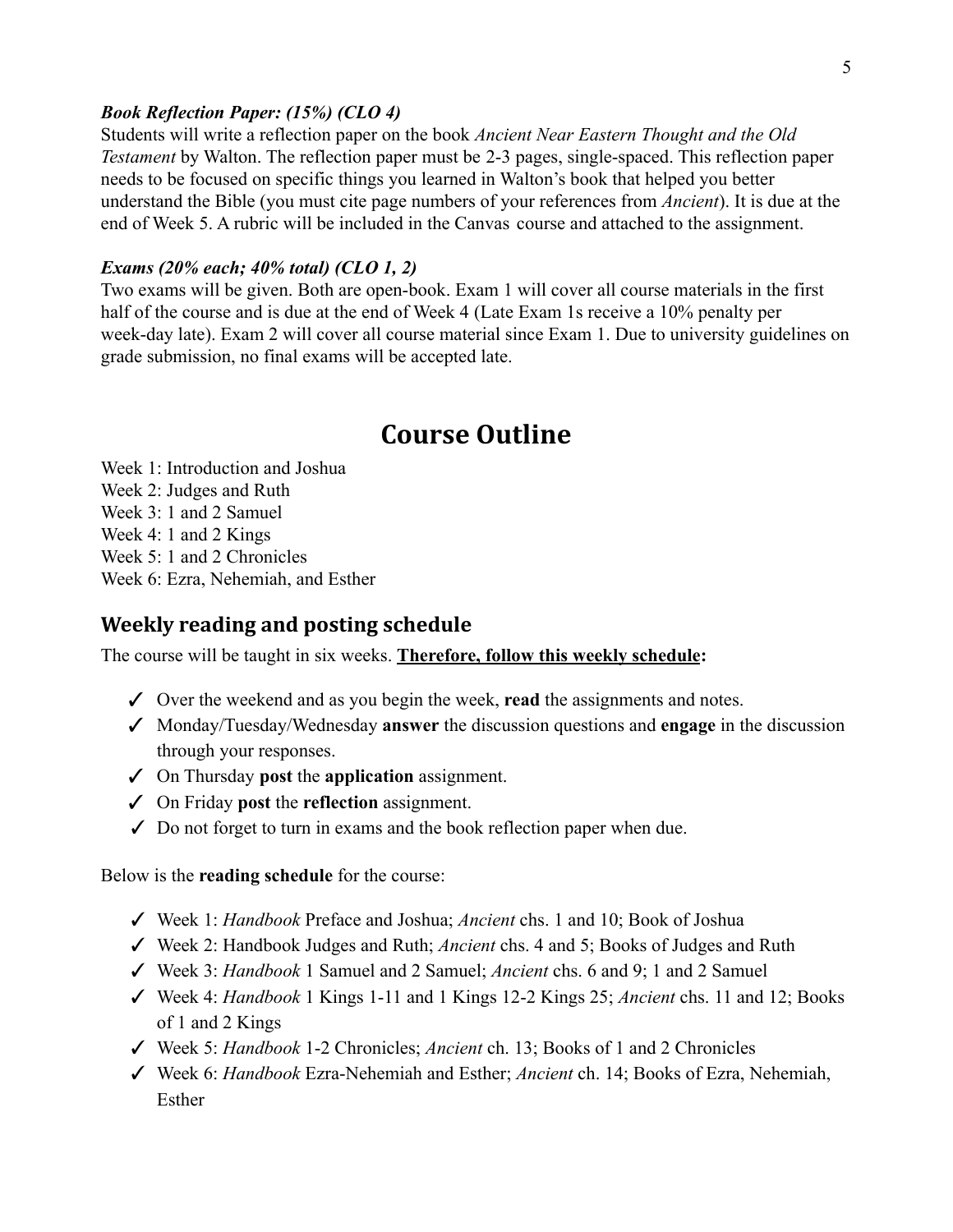| <b>Weeks</b>      | <b>DOs</b> | App. Assign. | Ref. Assign. | <b>Exams</b>          |
|-------------------|------------|--------------|--------------|-----------------------|
| 1. Nov. 1-5       | Nov. 3.17  | Nov. 4       | Nov. $5$     |                       |
| 2. Nov. 8-12      | Nov. 10    | Nov. 11      | Nov. 12      |                       |
| 3. Nov. 15-19     | Nov. 17    | Nov. 18      | Nov. 19      |                       |
| 4. Nov. 29-Dec. 3 | Dec. 1     | Dec. 2       | None         | Exam $1:Dec. 3$       |
| 5. Dec. 6-10      | Dec. 8     | Dec. 9       | Dec. 10      | Bk Ref Paper: Dec. 10 |
| 6. Dec. 13-17     | Dec. 15    | None         | None         | Exam 2: Dec. 17       |

#### **Due Dates**

#### **Time Management Expectations**

In on-ground classes, for every hour spent in the classroom, the typical student should expect to spend at least two clock hours of problem-solving, reading, reviewing, organizing notes, preparing for coming exams/quizzes, and other activities that enhance learning. As an online student, you should expect to spend about 23 hours per week on this class.

#### **Class Participation**

Participation in class comprises the heart of online learning. All students are expected to participate in the discussions in addition to the quizzes and exams. When students refrain from contributing to the class discussion, they not only learn less, but their grade also reflects their absence. Make sure you budget enough time this semester to join in the discussions and group activities.

*In alignment with face-to-face attendance policies, any student who misses more than 20% of class discussions and/or quizzes (equal to three weeks/modules) will be dropped from the course with a WF (withdraw-fail). WFs appear on student transcripts, which becomes a permanent part of the student records. If a student falls behind, it would be better to drop the course than to receive a WF.*

Also, for us to have a pleasant learning experience, we must have a certain culture in our discussions. Please read over the online etiquette. We must commit to respectful treatment of each post, remembering that although the course is online, the person submitting the post has flesh and blood and real feelings. Additionally, keep in mind that your posts become part of the history of this course. I would refrain from saying anything that you would not want to be held against you in the future.

#### **Netiquette**

- 1. **Remember your place.** A Web-based classroom is still a classroom, and comments that would be inappropriate in a regular classroom are likely to be inappropriate in a Web-based course as well. Treat your instructor and your fellow students with respect.
- 2. **Brevity is best.** Be as concise as possible when contributing to a discussion. Web-based courses require a lot of reading, and your points might be missed if hidden in a flood of text. If you have several points that you want to make, it might be a good idea to post them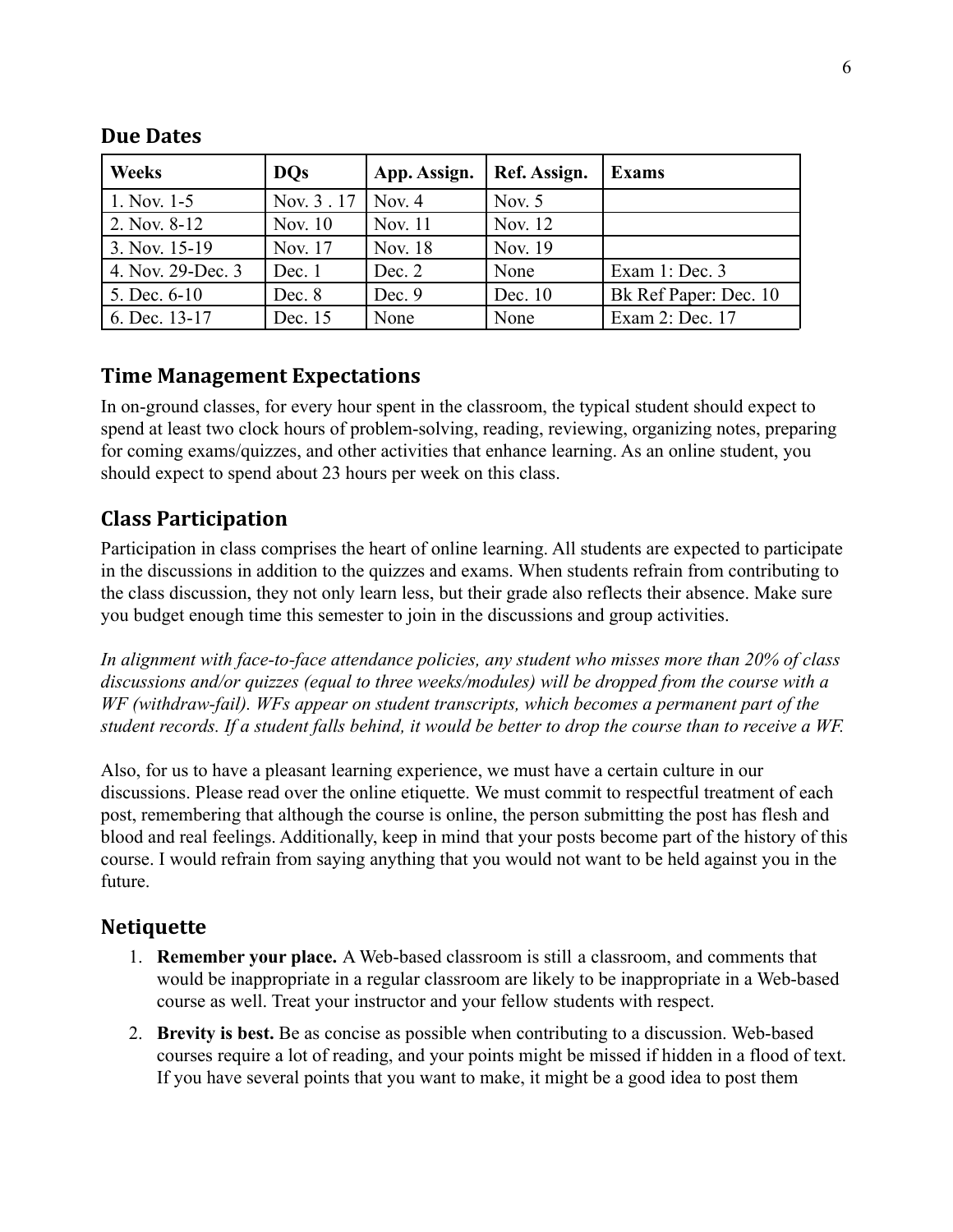individually, in several more focused messages, rather than as a single, lengthy, all-encompassing message.

- 3. **Stick to the point.** Contributions to a discussion should have a clear subject header, and you need to stick to the subject. Don't waste others' time by going off on irrelevant tangents.
- 4. **Read first, write later.** Don't add your comments to a discussion before reading the comments of other students unless the assignment specifically asks you to do so. Doing so is tantamount to ignoring your fellow students and is rude. Comments related to the content of previous messages should be posted under them to keep related topics organized, and you should specify the person and the particular point you are following up on.
- 5. **Post correctly.** Make sure your postings are located in the correct thread.
- 6. **Netspeak.** DO NOT TYPE IN ALL CAPS OR USE EXCLAMATION MARKS!!!!!! :-) This is regarded as shouting and is out of place in a classroom. Given the absence of face-to-face clues, written text can easily be misinterpreted. Avoid the use of strong or offensive language. If you feel particularly strong about a point, it may be best to write it first as a draft and then review it, before posting, in order to remove any strong language.
- 7. **The recorder is on.** Think carefully about the content of your message before contributing it. Once sent to the group, there is no taking it back. Also, although the grammar and spelling of a message typically are not graded, they do reflect on you, and your audience might not be able to decode misspelled words or poorly constructed sentences. It is a good practice to compose and check your comments in a word processor before posting them. However, unless grammar and spelling are graded components of the course do not obsess. **Never criticize or comment on others' grammatical or spelling errors, unless doing so is part of your assignment.**
- 8. **Test for clarity.** Messages may often appear perfectly clear to you as you compose them, but turn out to be perfectly obtuse to your reader. One way to test for clarity is to read your message aloud to see if it flows smoothly. If you can read it to another person before posting it, even better.
- 9. **Keep a straight face.** Humor is important in an online course as it can add to the enjoyment and the personality of the course. However, avoid humor and sarcasm directed toward others. These frequently depend either on facial or tone of voice cues which are absent in text communication. Keep your humor directed either at yourself or at no one in particular. Also, remember this is a Christian environment and our humor should reflect our respect for each other and of Christ. If you have a good clean joke to share, feel free. Humor gives us a glimpse into your personality.
- 10. **Be forgiving.** If someone states something that you find offensive, mention this directly to the instructor. Remember that the person contributing to the discussion may be new to this form of communication. What you find offensive may quite possibly have been unintended and can best be cleared up by the instructor.

Many of these netiquette tips were taken from the University of Wisconsin's *Online Etiquette* at <https://kb.wisc.edu/ei/resources/page.php?id=50548>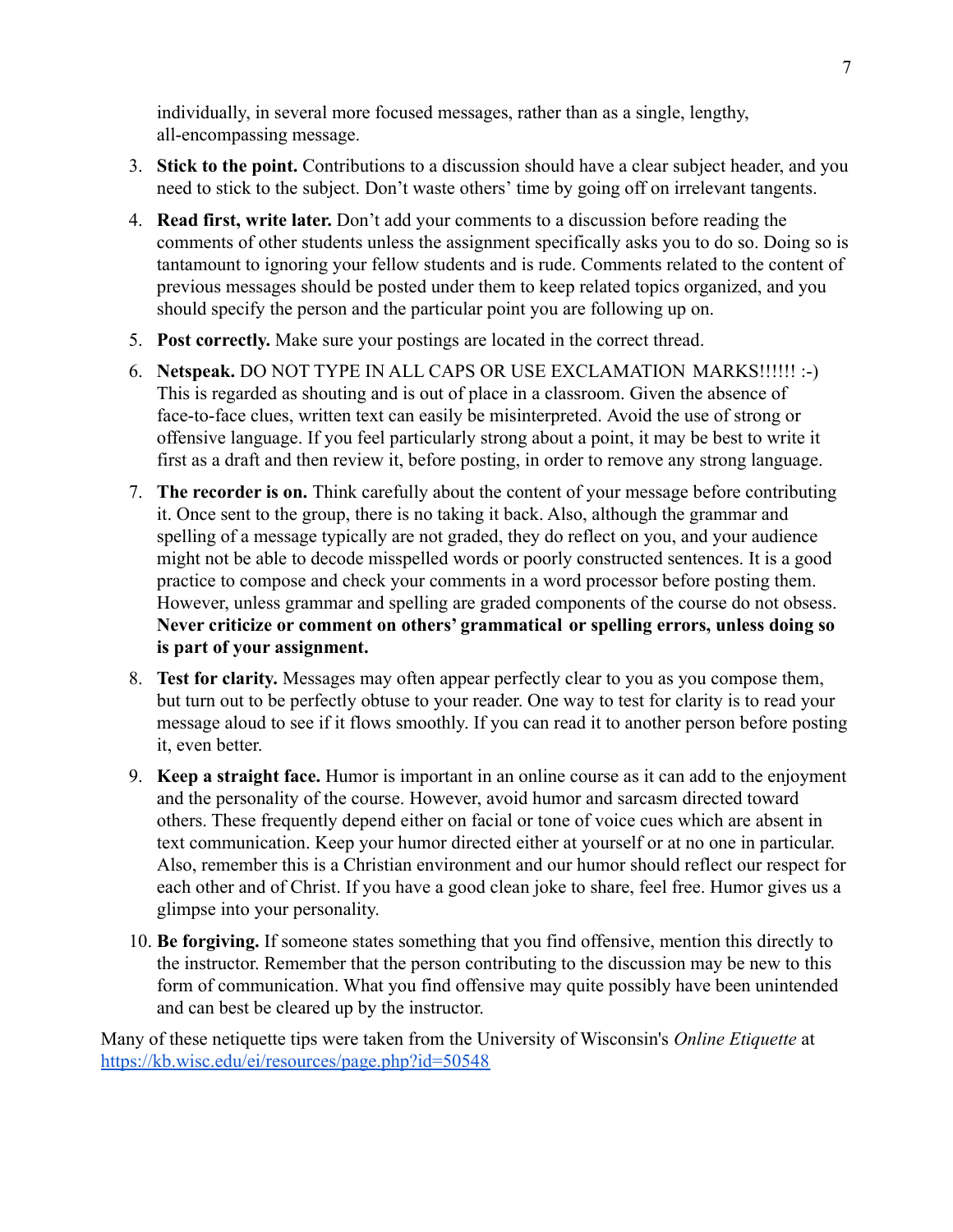#### **Submitting Assignments**

Assignments will be submitted through Canvas. To find out how to submit an assignment, read the [submit an assignment guide](https://community.canvaslms.com/t5/Student-Guide/How-do-I-submit-an-online-assignment/ta-p/503).

#### **File Naming Conventions**

For all assignments, files should be uploaded with this naming convention: LearnerName AssignmentName (ex. Smith DatabaseEvaluation).

#### **Rubric (Evaluation Criteria)**

In Canvas, rubrics are located in two places: 1) Discussions – from the discussion forum, select the gear wheel in the top right, select "Show Rubric" from the drop-down menu. 2) Assignments (non-discussions) – the rubric is displayed at the bottom of the assignment description.

## **Technology Details**

#### **Required Technology**

For a list of Canvas-supported browsers, visit the [Canvas community](https://community.canvaslms.com/docs/doc-10720) website*.* This course requires that you have access to a computer that has internet capabilities. You are responsible for having a reliable computer and internet connection throughout the course. You will need to have access to, and be able to use, the following:

- 1. Microsoft Office 365
- 2. Adobe Acrobat
- 3. Microphone and headset
- 4. Camera (if needed for proctoring of high stakes tests)

#### **Minimum Technical Skills**

Enrolled students should be able to use the Canvas learning management system; electronic email with file attachments; Microsoft Word, Excel, PowerPoint, or similar software; be skilled at downloading and installing software; and be familiar with Internet search engines such as Google.

#### **Technical Support**

For technical assistance from 8:00 a.m. - 5:00 p.m., M-F, please contact the e-Learning Help Desk at

Phone: 501-279-5201 Email: elearning@harding.edu Web: [E-Learning Web Address](http://www.harding.edu/elm) For Canvas assistance, search [Canvas Guides.](https://guides.instructure.com/m/8470)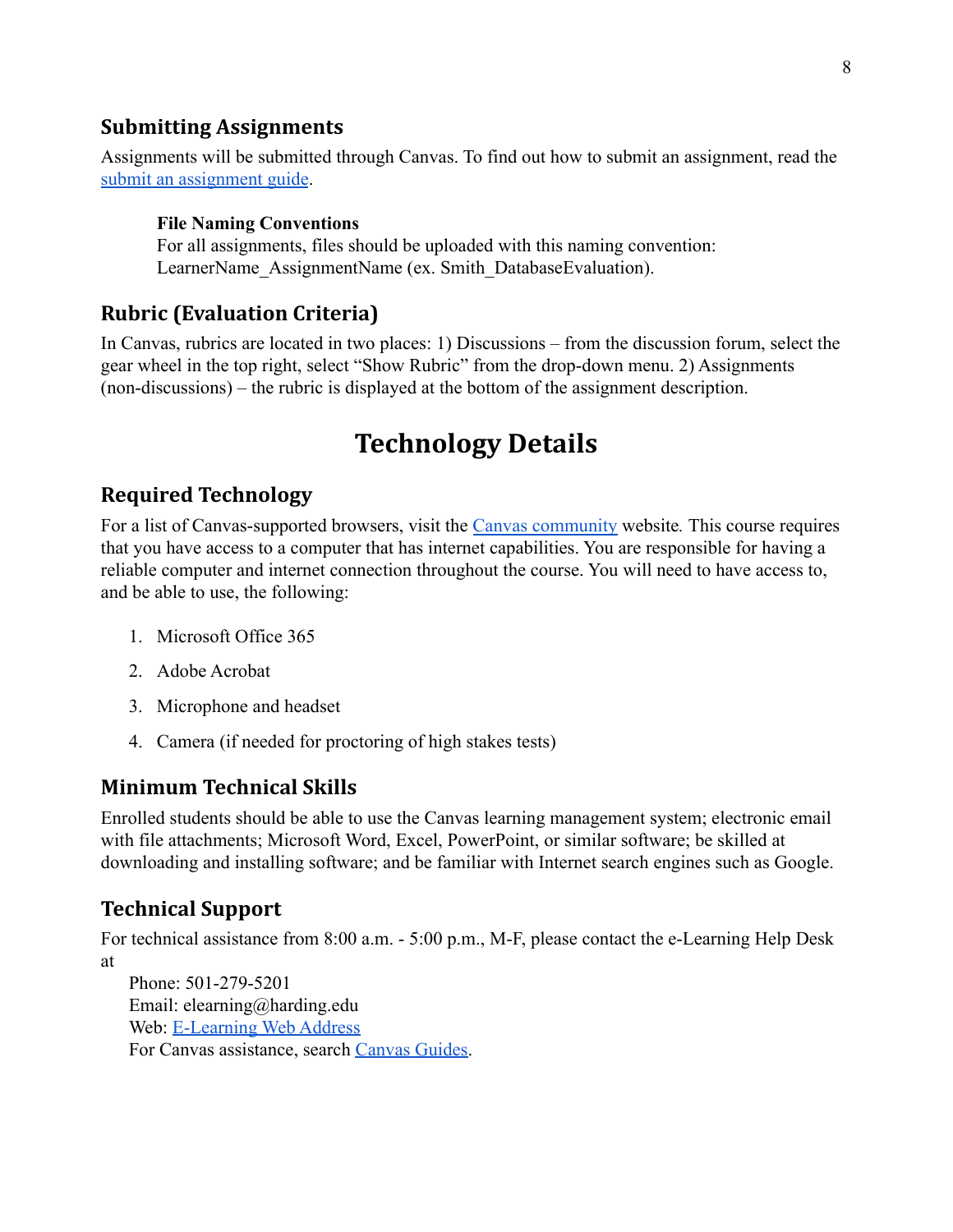#### **Canvas, Internet, or Technology Outage Policy**

As an online learner, you must be able to manage technical difficulties, as power outages, connection problems, and other technical issues are always a possibility. Technology will sometimes fail; for this reason, it is advisable to complete your assigned work prior to the due date.

If you experience a power outage, Internet service outage, LMS (Canvas), or other technical issues, you are held responsible for completing your assigned work in a timely manner. Harding University is not responsible for the student's access to a working computer or reliable Internet service. An Internet outage or computer issue is not an excuse for late work. A backup plan for reliable Internet service and a working computer is prudent. Should you experience any such issues, communicate with your instructor in a timely manner.

If your instructor experiences a power outage, Internet service outage, LMS (Canvas), or other technical issues that significantly affect the timing of online assignments, grading assignments, or significantly interferes with the instructor/student communication channel, adjustments to due dates will be made.

# **Policies, Procedures, & Support Services**

## **Drop/Add Dates**

Please see Pipeline or contact the Registrar's office (registrar@harding.edu) for the drop/add refund schedule.

## **Academic Support Services**

Harding offers a wide variety of academic support services. While this list is not all-inclusive, the following links may be useful to students (some services may not be applicable for graduate or professional students):

- [Library](https://library.harding.edu/index)
- [Testing](https://www.harding.edu/testing)
- [Tutoring](https://www.harding.edu/academics/academic-support/arc)
- [Writing Center](https://www.harding.edu/academics/colleges-departments/arts-humanities/english/writing-lab)

#### **Student Support Services**

Harding offers a wide variety of student support services. While this list is not all-inclusive, the following links may be useful to students (some services may not be applicable for graduate or professional students):

- [Advising](https://catalog.harding.edu/preview_program.php?catoid=46&poid=6988&hl=%22advising%22&returnto=search)
- [Registration](https://www.harding.edu/registrar/registration)
- [Financial Aid](https://www.harding.edu/finaid)
- [Student Life](https://www.harding.edu/student-life)
- [Counseling](https://www.harding.edu/academics/academic-support/counseling-center)
- [Career Services](https://www.harding.edu/academics/academic-support/career)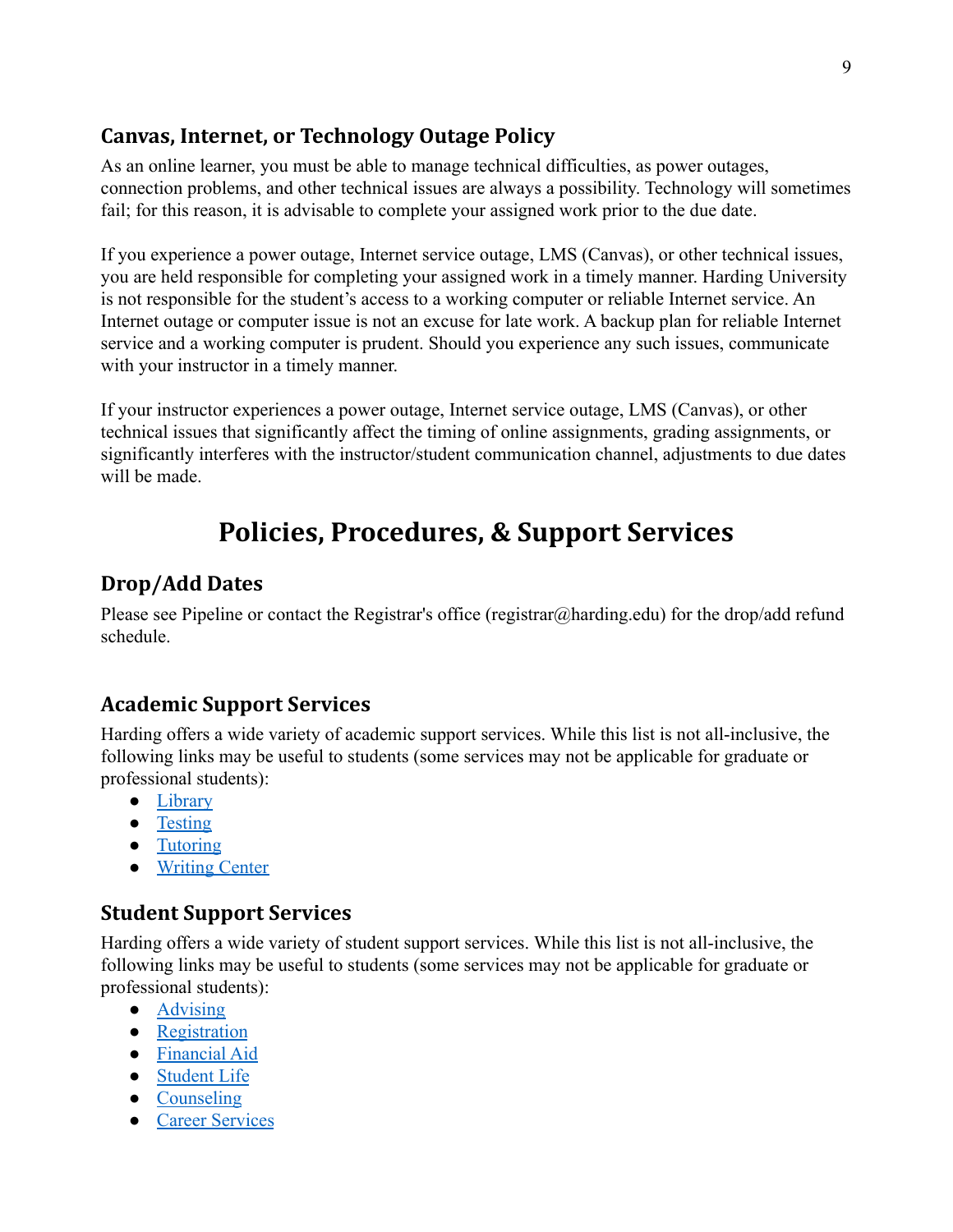#### **Students with Disabilities**

It is the policy for Harding University to accommodate students with disabilities, pursuant to federal and state law. Therefore, any student with a *documented disability* condition (e.g. physical, learning, or psychological) who needs to arrange reasonable accommodations, must contact the instructor and the Office of Disability Services and Educational Access at the *beginning* of each semester. If the diagnosis of the disability occurs during the academic year, the student must self-identify with the Office of Disability Services and Educational Access *as soon as possible* in order to get academic accommodations in place for the remainder of the semester. The Office of Disability Services and Educational Access is located in Room 226 in the Student Center, telephone, 501-279-4019.

Since some students in online courses will not have access to the Office of Disability Services and Educational Access located on the Searcy campus, the student must self-identify with the instructor of the course and submit documentation by fax, 501-279-5702, or mail, 915 E. Market Ave., Box 12268, Searcy, AR 72149-5615 to the Office of Disability Services and Educational Access on the Searcy campus. The necessary forms are available at the [Student Life Disabilities Services Website.](https://www.harding.edu/student-life/disabilityservices) Upon receiving the appropriate documentation approved by ADA guidelines, academic accommodations may be set up by the instructor via a telephone conference with the Director of Disability Services and Educational Access. If you have questions, please contact the Office of Disability Services and Educational Access at [DisabilityServices@harding.edu](mailto:DisabilityServices@harding.edu) or 501-279-4019.

Since students on an international campus will not have access to the Office of Disability Services and Educational Access located on Harding University's Searcy campus, the student must self-identify with the International Studies office prior to being accepted for a semester abroad. Reasonable academic accommodations (e.g. extended time on tests, a quiet room/no distractions for testing, etc.) may be made by the faculty on an international campus. However, a doctor's statement will be required for a physical or psychological disability stating that the student is capable of fully participating in the rigorous travel itinerary (group and independent travel) as well as intense academics the semester he/she is abroad.

## **Learning Management System (LMS)**

This course will be facilitated using Canvas, the Learning Management System used by Harding University. Canvas sends an email confirmation to your Harding University email once an assignment is graded or an announcement is posted. Canvas can be accessed using [Harding's](https://harding.instructure.com/login) [Canvas Login.](https://harding.instructure.com/login) For additional information relating to Canvas, including tutorials, and supported web browsers, please visit [Harding's IST Canvas page](https://www.harding.edu/ist/canvas) or [Instructure Canvas Help Center.](https://community.canvaslms.com/docs/DOC-10461-supported-web-browsers)

Click here for [Instructure Canvas Accessibility](https://www.canvaslms.com/accessibility) and [Privacy Policies](https://www.instructure.com/policies/privacy).

## **Academic Integrity**

A key component of online education is the integrity of the students. Harding University and the instructor assume the students will not engage in dishonest activity while taking this course. Copying another person's work and claiming it as your own is cheating and unethical, this includes recycling old papers or rewording online articles. The student must answer all written responses in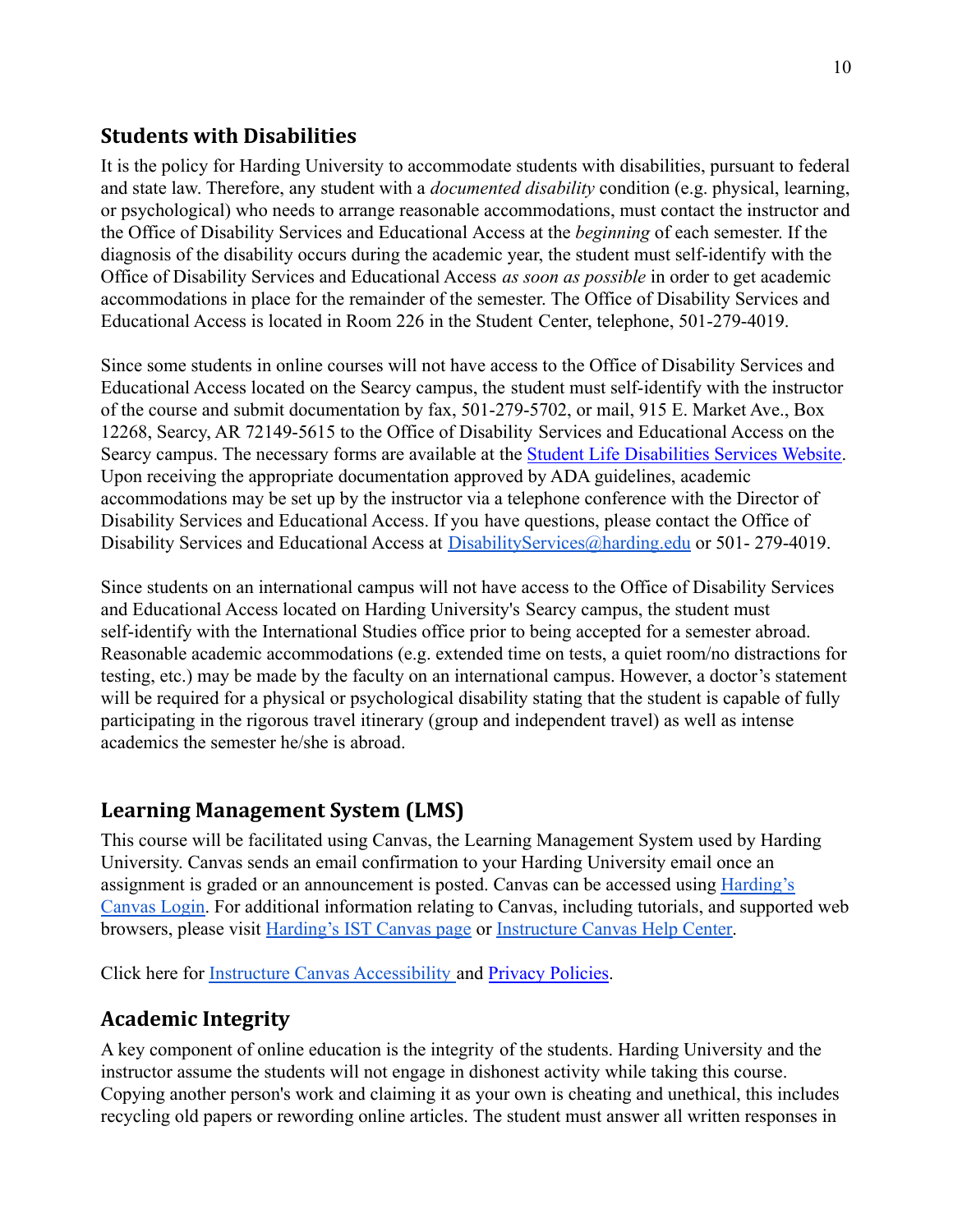his or her own words. Quotations from other sources must be documented appropriately and kept at a minimum. Below is the official academic integrity statement from the university:

Honesty and integrity are characteristics that should describe each one of us as servants of Jesus Christ. As your instructor, I pledge that I will strive for honesty and integrity in how I handle the content of this course and in how I interact with each of you. I ask that you join me in pledging to do the same.

Academic dishonesty will result in penalties up to and including dismissal from the class with a failing grade and will be reported to the Assistant Vice President for Academic Affairs. All instances of dishonesty will be handled according to the procedures delineated in the [Harding University catalog](https://catalog.harding.edu/content.php?catoid=46&navoid=3659).

In the event that cheating or plagiarism occurs, I will be forced to initiate a misconduct report and implement one of the following sanctions (as per the university catalog):

Class A Sanctions (Course Level)

- 1. Repeating of the assignment or completion of an additional assignment, with possibly less credit awarded in either case.
- 2. Lowering of the grade on the test or assignment, possibly to "F" or zero.
- 3. Lowering of the grade for the course, possibly to "F."
- 4. Immediate removal from the course with either a "W" or an "F" placed on the transcript.

If I discover plagiarism or cheating, the guilty or suspected student will not need to provide me with a defense. I will submit a misconduct report to Academic Affairs and notify the student. Each student has the right to appeal the report with Academic Affairs, but I will not tolerate cheating or plagiarism at all at the course level. Although I will file a report, I will decide which sanction to use based on the severity of the offense.

A good rule of thumb, do not cheat or plagiarize! If you have any questions about what that means, consult the catalog under "Ethical Standards" and "Academic Integrity Policy."

#### **Referencing Information**

Turabian is the required writing format for online Bible classes. You can find information about using [Turabian](https://www.chicagomanualofstyle.org/turabian/citation-guide.html) on their website.

If a source is questionable, e.g., Wikipedia, other wikis, ask.com, answers.yahoo.com, etc., please contact your professor for clarity and permission before using a source that falls outside the scope of traditional academic standards. It is also important that you show how these references assisted your academic work; so make sure you reference your sources in every assignment you submit, no matter how mundane the assignment may be. Failure to properly and completely cite your sources may constitute plagiarism or cheating, as delineated in the Academic Code of Conduct. Bottom line, remember these two simple rules: 1) give credit where credit is due, and 2) if it isn't your words, ideas, or thoughts, it is someone else's and needs to be cited.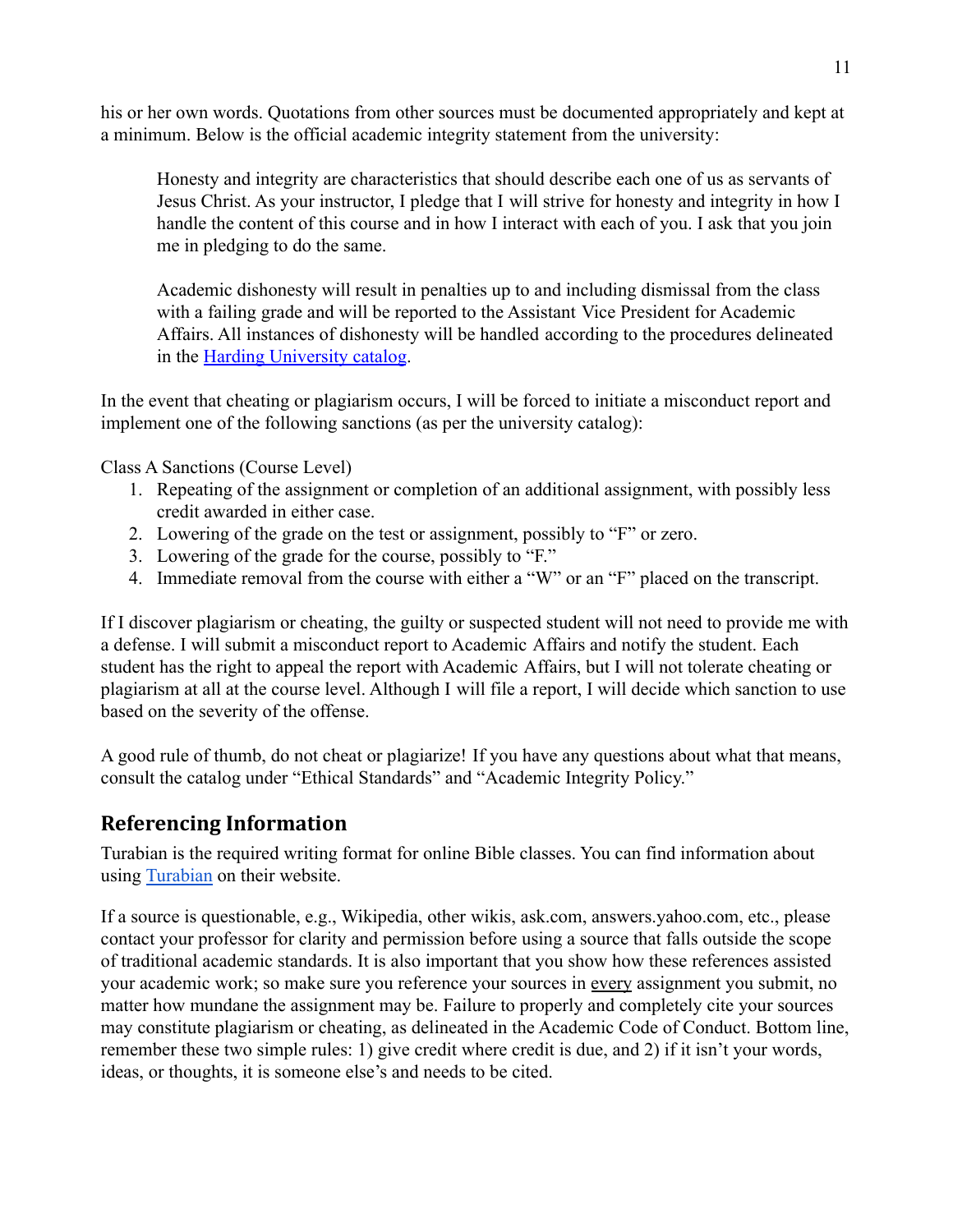[The Harding University Writing Center](https://www.harding.edu/academics/colleges-departments/arts-humanities/english/writing-lab) will help you review your plans for a paper, review a draft, revise a graded paper, or answer your questions about content, organization, style, tone, and documentation. To schedule an appointment with the Writing Center, go to their [Appointment](https://harding.mywconline.com/) [Scheduler](https://harding.mywconline.com/) or you can ask questions via email at **[HardingUniversityWritingCenter@gmail.com](mailto:HardingUniversityWritingCenter@gmail.com)**.

## **Code of Academic Conduct**

Students of Harding University are expected to be honorable and to observe standards of academic conduct appropriate to a community of Christian scholars. Harding University expects from its students a higher standard of conduct than the minimum required to avoid discipline. Harding expects its students to conduct themselves as responsible citizens in a Christian community. Enrollment at the University is viewed as a privilege that brings the attendant responsibilities and accountability. In order to encourage Christian living and growth, the University administers a student Code of Conduct. This code is provided to every student upon enrollment.

Upon registration to the University, students acknowledge and agree to abide by this code. Harding University reserves the right to refuse admission or dismiss students whose lifestyle is not consistent with the Christian principles for which Harding stands; and when the general welfare of the institution requires such action. Students suspended for disciplinary reasons during a semester may receive a grade of "F" in all courses for that semester. Please visit the appropriate Harding University Student Handbook [\(undergraduate](https://www.harding.edu/assets/www/student-life/pdf/student_handbook.pdf) or [graduate/professional\)](https://www.harding.edu/assets/www/academics/colleges-departments/graduate-professional/pdf/graduateprofessional_handbook.pdf) for further details.

## **University Assessment Statement**

Harding University, since its charter in 1924, has been strongly committed to providing the best resources and environment for the teaching-learning process. The board, administration, faculty, and staff are wholeheartedly committed to full compliance with all Criteria of Accreditation of the Higher Learning Commission as well as standards of many discipline-specific specialty accrediting agencies. The university values continuous, rigorous assessment at every level for its potential to improve student learning and achievement and for its centrality in fulfilling the stated mission of Harding. Thus, a comprehensive assessment program has been developed that includes both the academic units and the administrative and educational support units. Course-specific student learning outcomes contribute to student achievement of program-specific learning outcomes that support student achievement of holistic university learning outcomes. All academic units design annual assessment plans centered on measuring student achievement of program learning outcomes used to sequentially improve teaching and learning processes. Additionally, a holistic assessment of student achievement of university learning outcomes is coordinated by the University Director of Assessment used to spur continuous improvement of teaching and learning.

## **Grievance Procedures**

If a student has a grievance, discuss this with the instructor. If that discussion does not suffice, contact Tim Westbrook at the Center for Distance Education in Bible and Ministry 501-279-5290.

## **Changes to Syllabus Notice**

The instructor reserves the right to modify and update any part of the syllabus where necessary. It is your responsibility to stay up to date with any changes communicated by the professor.